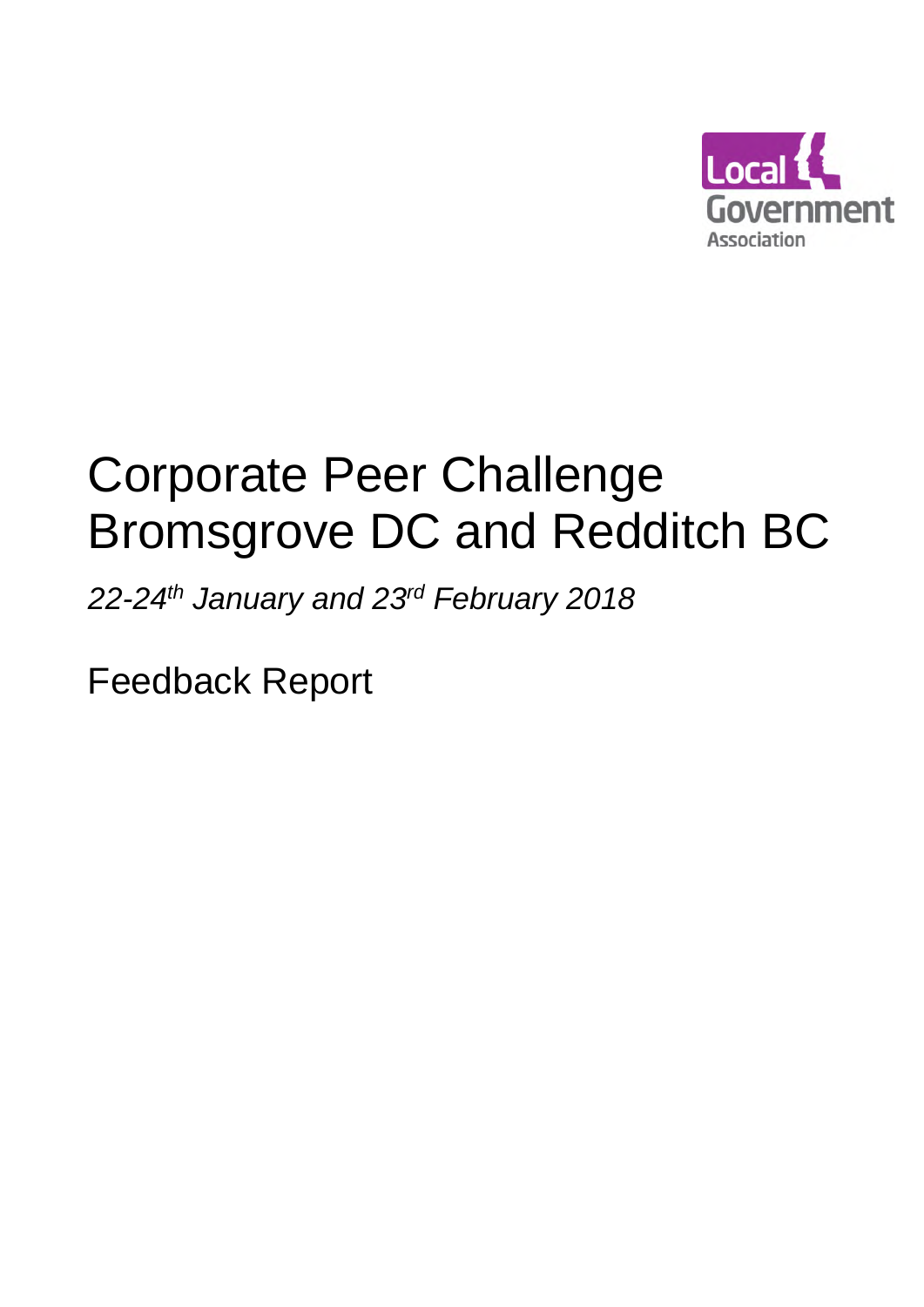# **1.** Executive Summary

Bromsgrove DC and Redditch BC generally provide good and valued services to their communities. The councils are well regarded by partners having invested significantly in their ability to influence within the sub-region and beyond. Bromsgrove DC (BDC) and Redditch BC (RBC) are open to new ideas and approaches and this has allowed them to meet financial challenges to date. They have retained a focus on meeting customer needs despite falling funding. The councils now need to consider how they will structure and position themselves into the future in order to better understand and pre-empt customer needs going forward and continue to deliver services within their future budget constraints.

Bromsgrove and Redditch are very different communities facing very different challenges. It is a testament to the pragmatism of their leadership that they came together in 2008 to share a chief executive and then management team. The majority of service areas have subsequently become shared services whilst retaining their individual identities. Whilst Bromsgrove has remained Conservative controlled, since 2008, there have been several changes of council leader. Redditch although currently Labour, has also had changes of political control as well as leadership, but supported by a single chief executive they have remained steady in their support for sharing services and the benefits it has bought to each council individually.

Through working together the councils have delivered over £7.5m of savings across the two councils since 2010/11 and are continuing to deliver around £1.5m per annum. There remains scope for further efficiencies and service improvements. Members in both councils are engaged and committed and able to clearly articulate what they view as their councils' ambition and role within the community. In delivering this vision members are supported by an experienced and dedicated workforce loyal to improving their communities within a largely traditional workforce structure.

In order to meet the challenges ahead and maximise their strengths within the region the peer team suggest that the councils should focus on ensuring improved corporate ownership of financial management with tighter control of budget savings, and guarantee that expenditure is directed only towards agreed priority areas. More rigour should be introduced into developing and analysing business cases, and to their impact on priority setting. The councils should also be clearer about how they will track progress on key projects and savings and report against them. This should include identifying the consequences and mitigation if delivery does not progress as planned.

The councils also need to re-assess what they are seeking to achieve from the shared services partnership moving forward. Whilst it has delivered savings, resilience and a greater opportunity to lever influence it has not established a single workforce or culture. This means that siloes and duplication remain deeply entrenched and, combined with a need to invest in IT systems and digital solutions, all of which act as a barrier to greater efficiencies and innovation.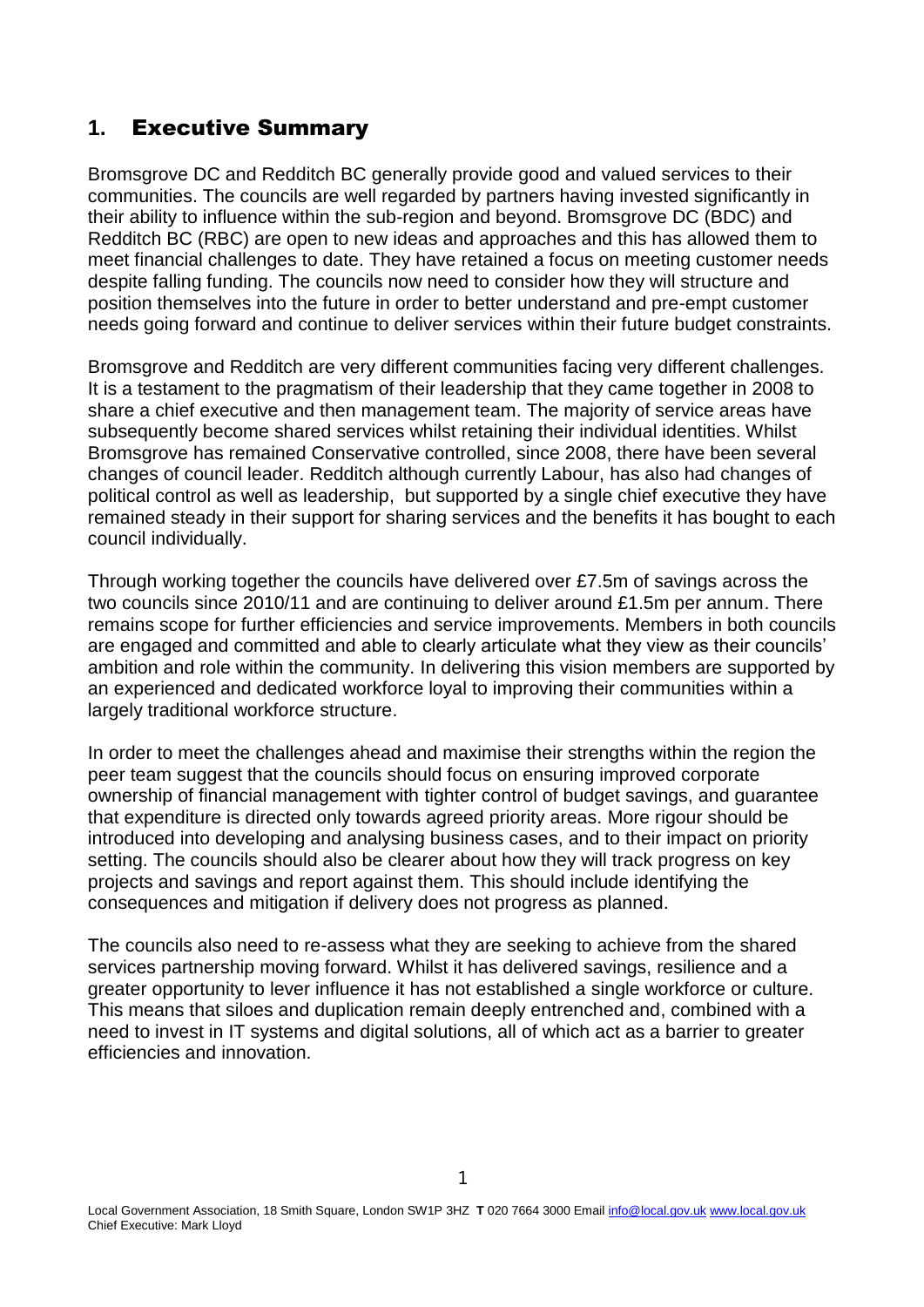# **2.** Overall messages

The peer team has significant experience of working in shared services partnership and it was striking to us that whilst the vast majority of colleagues work across both councils there is very little sense of partnership identity. A decade into sharing services the peer team would have expected a seamless workforce delivering services through a culture of collaboration to two sovereign councils operating in a single structure that would be more streamlined than two separate workforces.

The peer team found councils led by members who are extremely passionate about their communities, the role of the council, and are highly regarded by partners. Yet, we would question whether you have been able to maximise the benefits of joint working and truly embrace the benefits it could bring. We frequently heard reference to 'that's the Bromsgrove way' or 'the Redditch way' meaning staff are expending unnecessary time and energy navigating a structure and governance system that is more complex than it needs to be.

The peer team refer to this needless complexity and in some cases out of date and inferior systems and approaches as the foundations of shared services throughout this report. Our contention is that if you could improve these core services (ICT, HR and finance) that are the foundation of shared services and make them genuinely efficient and supportive you could free up space for innovation, creativity and collaboration. This could give you the opportunity to redefine your shared ambition.

# 3. Key recommendations

There are a range of suggestions and observations within the main section of the report that will inform some 'quick wins' and practical actions, in addition to the conversations onsite. The following are the peer team's key recommendations to the Councils:

- Pause and reflect on the shared service journey to date celebrate your success use the 10 year anniversary as a moment to do this
- Prioritise the work on tightening financial processes so that they provide the most up to date profiling, model the best in the sector and support strong decision making
- Spend more time together introduce more joint informal meetings at political level
- Create space to have conversations about the future with your valued partners
- Redefine the shared future journey and ambition
- Define a new shared culture from the bottom up with input from officers and members
- Share this emerging culture with partners and collectively shape the future community leadership role for the councils and partners
- Establish a single workforce and reduce duplication and time spent navigating two structures and systems of governance
- Having established the above use this re-energised culture to enable officers and members to design services to meet and pre-empt customer needs within your financial envelope.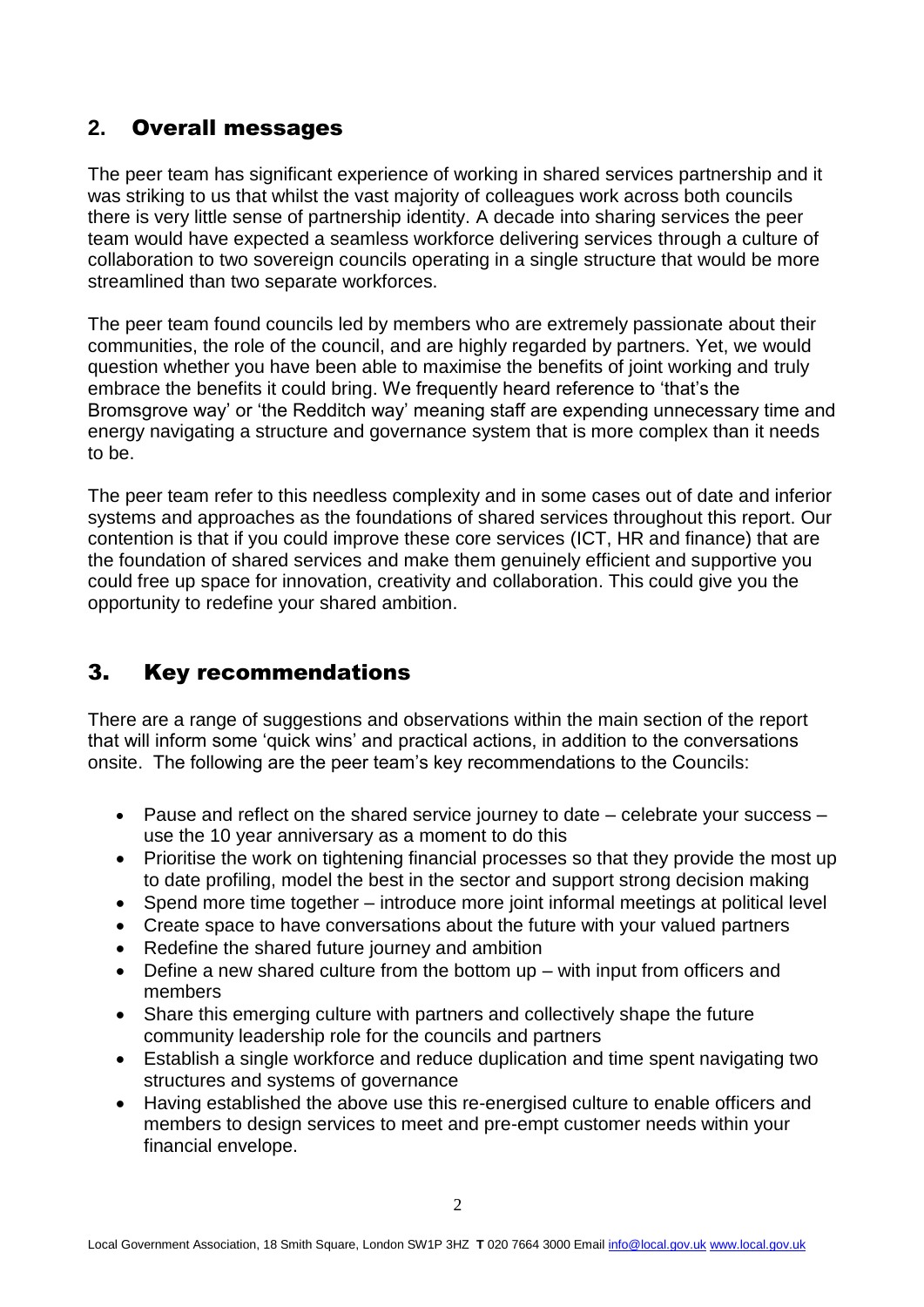Further recommendations can be found throughout the various sections of the report and a summary of recommendation are in Annex I.

# 4. Summary of the Peer Challenge approach

It is important to stress that this was not an inspection. Peer challenges are improvement-focused and tailored to meet individual councils' needs. They are designed to complement and add value to a council's own performance and improvement plans. The peers used their experience and knowledge of local government to reflect on the information presented to them by people they met, things they saw and material that they read.

This report provides a summary of the peer team's findings. In presenting this report the peer challenge team has done so as fellow local government officers and members, not professional consultants or inspectors. It builds on the feedback presentation provided by the peer team at the end of their on-site visit 22-24<sup>th</sup> January 2018, and a subsequent visit to explore recommendations on 23rd February 2018. Our findings, unless clearly stated, refer to both Bromsgrove DC and Redditch BC. By its nature, the peer challenge is a snapshot in time.

Peers reviewed a range of information to ensure we were familiar with the Councils, the challenges it is facing and its plans for the future. We have spent 4 days onsite at Bromsgrove and Redditch councils during which we have:

- Spoken to 120 people including a range of council staff together with councillors and external stakeholders
- Gathered information and views from 50 meetings, visits to key sites and additional research and reading
- Collectively spent more than 300 hours to determine our findings the equivalent of one person spending around 8 ½ weeks in Bromsgrove and Redditch

Feedback was provided to an invited audience of staff and councillors on day three of our visit and again on day four and this report will be accompanied with the offer of bespoke follow up. We appreciate that some of the feedback may be about things you are already addressing and progressing.

## The peer team

Peer challenges are delivered by experienced elected member and officer peers. The make-up of the peer team reflected your requirements and the focus of the peer challenge. Peers were selected on the basis of their relevant experience and expertise and agreed with you. The peers who delivered the peer challenge were:

- Matt Prosser, Chief Executive, Dorset Councils Partnership Serving: North Dorset DC , West Dorset DC and Weymouth & Portland Borough Council
- Cllr Paul James, Leader, Gloucester City Council
- Cllr Tudor Evans, Leader, Labour Group, Plymouth City Council
- Bindu Arjoon, Director, Exeter City Council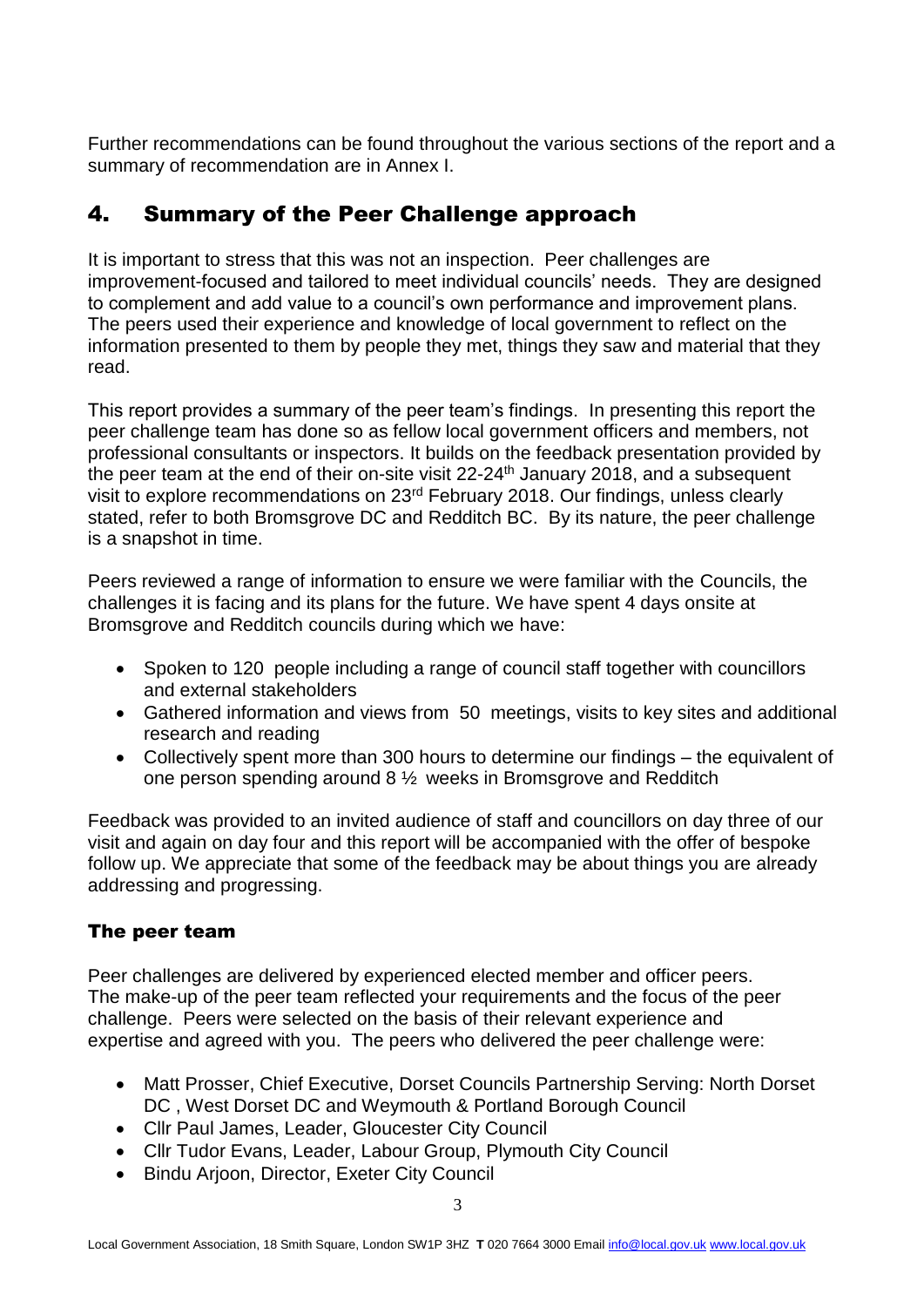- Claire Taylor, Director Customers and Service Development, Cherwell and South Northants Councils
- Karen Iveson, Chief Finance Officer Selby DC and Assistant Director North Yorkshire CC
- Raj Khera, LGA programme support
- Clare Hudson, LGA Peer Challenge Manager

## Scope and focus

The peer team considered the following five questions which form the core components looked at by all Corporate Peer Challenges. These are the areas we believe are critical to councils' performance and improvement:

- 1. Understanding of the local place and priority setting: Does the council understand its local context and place and use that to inform a clear vision and set of priorities?
- 2. Financial planning and viability: Does the council have a financial plan in place to ensure long term viability and is there evidence that it is being implemented successfully?
- 3. Capacity to deliver: Is organisational capacity aligned with priorities and does the council influence, enable and leverage external capacity to focus on agreed outcomes?
- 4. Political and managerial leadership: Does the council provide effective political and managerial leadership through its elected members, officers and constructive relationships and partnerships with external stakeholders?
- 5. Governance and decision-making: Is political and managerial leadership supported by good governance and decision-making arrangements that respond to key challenges and enable change to be implemented?

In addition to these questions the Councils asked the peer team to consider:

#### **Whether the Councils' and partnership's direction of travel is the right one?**

## 5. Feedback

## 5.1 Reflections on the Councils' progress

The two Councils have demonstrated that they are willing to respond to their customer needs and flex their service offers appropriately. To do this both Councils are willing to consider new ideas and approaches and recognise that they can best deliver for their communities by working strongly in partnership, within their own areas and beyond. The workforce is extremely long serving with considerable experience. Staff have responded to challenges by developing and introducing new methods of service delivery,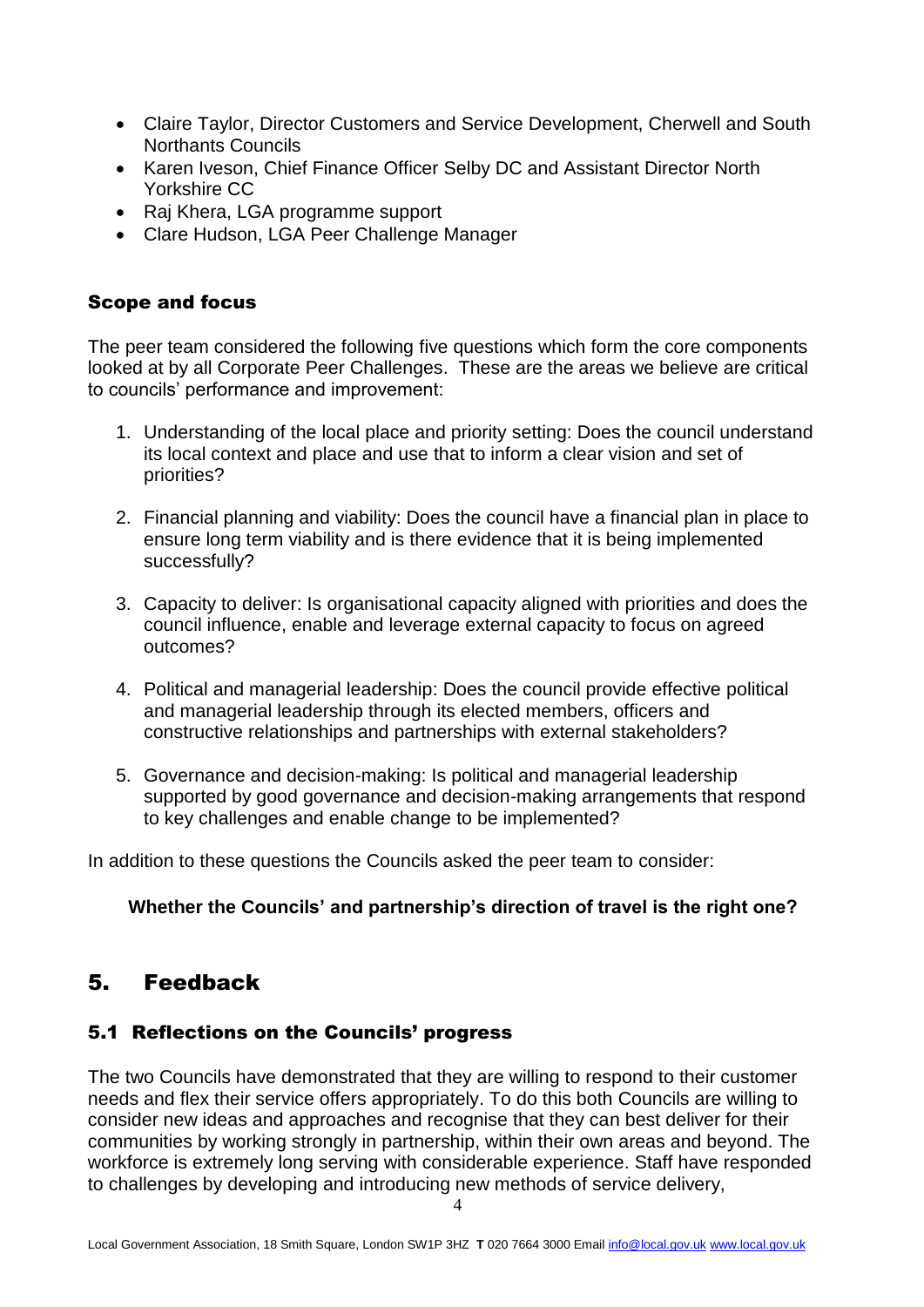particularly guided by a systems thinking approach. The Chief Executive has been instrumental in driving forward change and is clearly the guiding voice on transformation within the Councils.

Despite this drive for change the peer team heard time and again that the councils consistently adopt too many priorities and then take too long to implement them. This has led some colleagues to fear 'initiative fatigue' and whilst there is excitement about the potential income that the new focus on commercialisation can bring there is also a weariness that 'this is the latest thing' and an 'add-on' to the day job.

Business cases are now an accepted form of developing and introducing change but they should be closer linked to financial reporting. Whilst business cases are routinely used to develop new areas it was not clear to the peer team what the approach is for de-prioritisation. This is resulting in the organisations not being able to focus in on what is most important to them, and has the highest likelihood of delivery.

This is amplified by inconsistencies in financial reporting, which has been highlighted by external auditors. Greater corporate ownership of financial management is needed. Members 'do not trust the numbers', and as a result can be unwilling to take decisions that might impact on service provision.

#### 5.2 Reflections on the shared services partnership

#### *'Shared services has allowed us to sharpen our skills'*

Since 2008 the Councils have come to share most services resulting in efficiencies and greater resilience. The peer team heard of many cases of improved customer outcomes as a result. For staff it has presented opportunities to sharpen and deepen their skills and explore new ways of working. There are many positives to the shared work, but there appears to still be a legacy of two separate organisations as opposed to one partnership serving two sovereign councils.

Shared services partnerships are most successful when partners are viewed as equitable with a fair system of apportioning costs. Bromsgrove and Redditch are different size organisations with varying size of workforce and they rightly agreed at the outset to apportion costs and recharge accordingly. Since then the issue of recharges has been revisited at various moments, but without an agreed corporate approach. This has resulted in a consistent 'poking of the wasps nest' with recharges being viewed as an opportunity to seek to redress the balance if it is felt that one Council is paying 'less than its fair share'. The partnership should adopt a transparent policy to review recharges at certain points or times – or more fundamentally move to a single workforce.

Bromsgrove and Redditch are two Councils operating two models seeking to deliver services under one partnership. The partnership itself has very limited identity. Whilst this may be entirely appropriate from the customer perspective by having very little shared identity and culture the shared services partnership has not been able to evolve from sharing services to a truly shared partnership.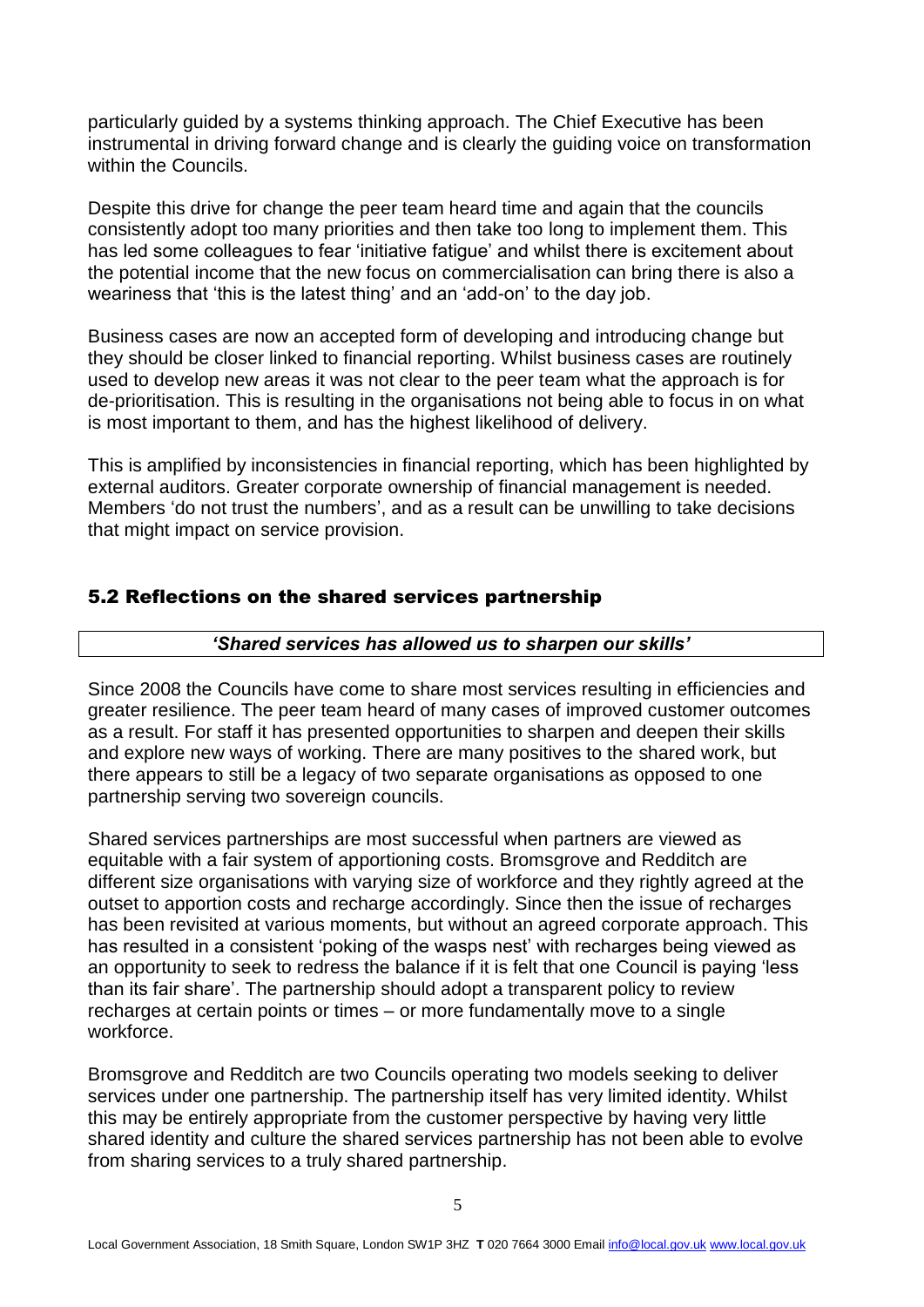As you move forward there is an opportunity to maximise the benefits of shared working by establishing more of a joint culture and identity, and a single workforce. In the peer team's experience customers and partners are not concerned whether they speak to someone from Bromsgrove or Redditch or Bromsgrove and Redditch/Redditch and Bromsgrove. Indeed one of the most valued services highlighted to the peer team was recycling and waste collection which is one of the few services branded 'Bromsgrove and Redditch'.

## 6. Understanding of the local context and priority setting

#### *'We don't stop doing one thing before we move on to the next'*

The Councils have generally strong relationships with their partners and use these to inform their priority setting. This is often acquitted through well regarded projects and programmes, the Connecting Families approach was consistently praised for its impact. Community groups welcome the support provided to them and feel they are able to make a significant contribution to the community through working with the Councils. Both Bromsgrove and Redditch are viewed as highly committed and valued partners. Engagement with the youth sector appeared varied across the two Councils and the Councils should identify opportunities to share practice.

These partnerships are increasingly looking towards economic development and growth. Bromsgrove DC are widely regarded to be making good progress on economic development, following a change of policy emphasis which has been evidenced by expert analysis. There is a sense of excitement about the regeneration of Redditch town centre and plans for a potential business improvement district. The Councils must ensure that they are clear what they want to achieve with economic development and do not seek to take on new priority work streams without first considering what they will no longer pursue.

Partnership working is broad and valued but it was often difficult for the peer team to understand what the vision and ambition of those partnerships is. The vision of partnership working could be clearer and communicated more consistently internally and externally. As part of clarifying this vision the peer team would encourage the Councils to regularly appraise the added value that partnership working brings. In doing so do not be afraid to make changes to the way you work with partners.

Both Councils share six 'strategic purposes' which provide a rational for the delivery of services, but the broad nature of them means doing almost anything can be justified by them. Consequently it is difficult to identify what is a priority and what it isn't. Both Councils need to take time to consider what their priorities are, to articulate them clearly and to decide a process for deprioritisation. Resources should then be allocated against them, and regularly reviewed.

#### **Recommendations – Corporate**

 $\bullet$  Be clear about how you identify when something is no longer a corporate priority  $$ and what it means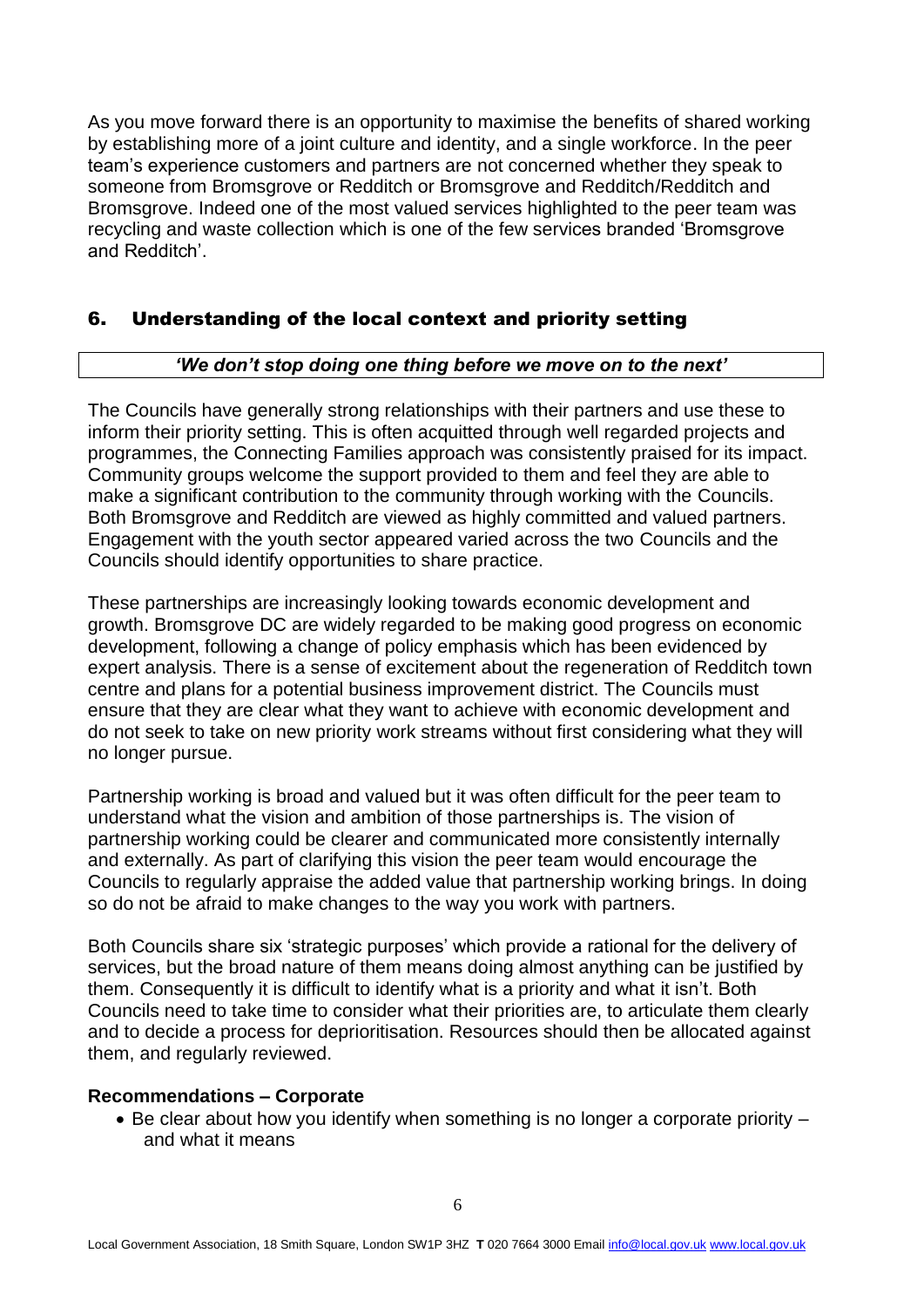- When change is introduced guarantee that it is introduced with greater pace and rigour – with clear lines of accountability at the officer and political level
- Invest more time in considering what role all levels of the organisation contribute towards corporate aims – transformation is everyone's role. Ensure that transformation is adequately resourced with clear programme and project governance, and appropriate skills.
- Management approaches need more consistency to support the development of a single corporate culture
- Establish greater consistency in the foundations of shared services ICT, HR, Finance should all be enablers of change

#### **Signpost – Adur and Worthing Councils**

These two councils operated shared management and services including a single digital strategy. They have taken a radical approach to creating a technology platform which enables rapid 'self-build' of applications, enabling design and prototyping of new approaches at pace and with low risk. Other partners such as the county council, health and the community and voluntary sector can build their own applications on the same platform, holding all the local data in one place. The benefits of doing this across two councils, rather than one, include being able to target shared resources more effectively across a broader area. It has also created opportunities for generating revenue streams.

## 7. Leadership of place

#### *'The councils are proactive in making changes for residents'*

The political and managerial leadership of Bromsgrove and Redditch Councils is perceived as positive and leaders are viewed as voices committed to improving their communities. The leaders and Chief Executive have been instrumental in ensuring that the Council's voices are heard, and valued. There is a refreshing honesty about the relationships with the county, with all partners recognising the strengths and weaknesses in this. It was not clear to us how this relationship could be rebalanced and where and when the strategic conversations that are needed about the future of local government in Worcestershire are taking place.

The implementation of a systems thinking approach and development of strategic purposes for each council has helped to facilitate an outward focus in officers and members alike. This transformation has also impacted on partners who in turn have begun to question and appraise their own strategic purposes. The systems thinking approach has allowed members and officers to explore openly options for change – however it has not always led to change being actually delivered.

Both Councils have invested time and resource in understanding the needs of their localities, including their differences and similarities. Leaders now need to capitalise on this to drive appropriate regeneration and development. The introduction of Place Teams has established greater flexibility in responding to customer need in localities and is seen as having a positive impact. This more flexible approach to identifying and meeting customer need, and working closely with customers to shape future demand could be further explored.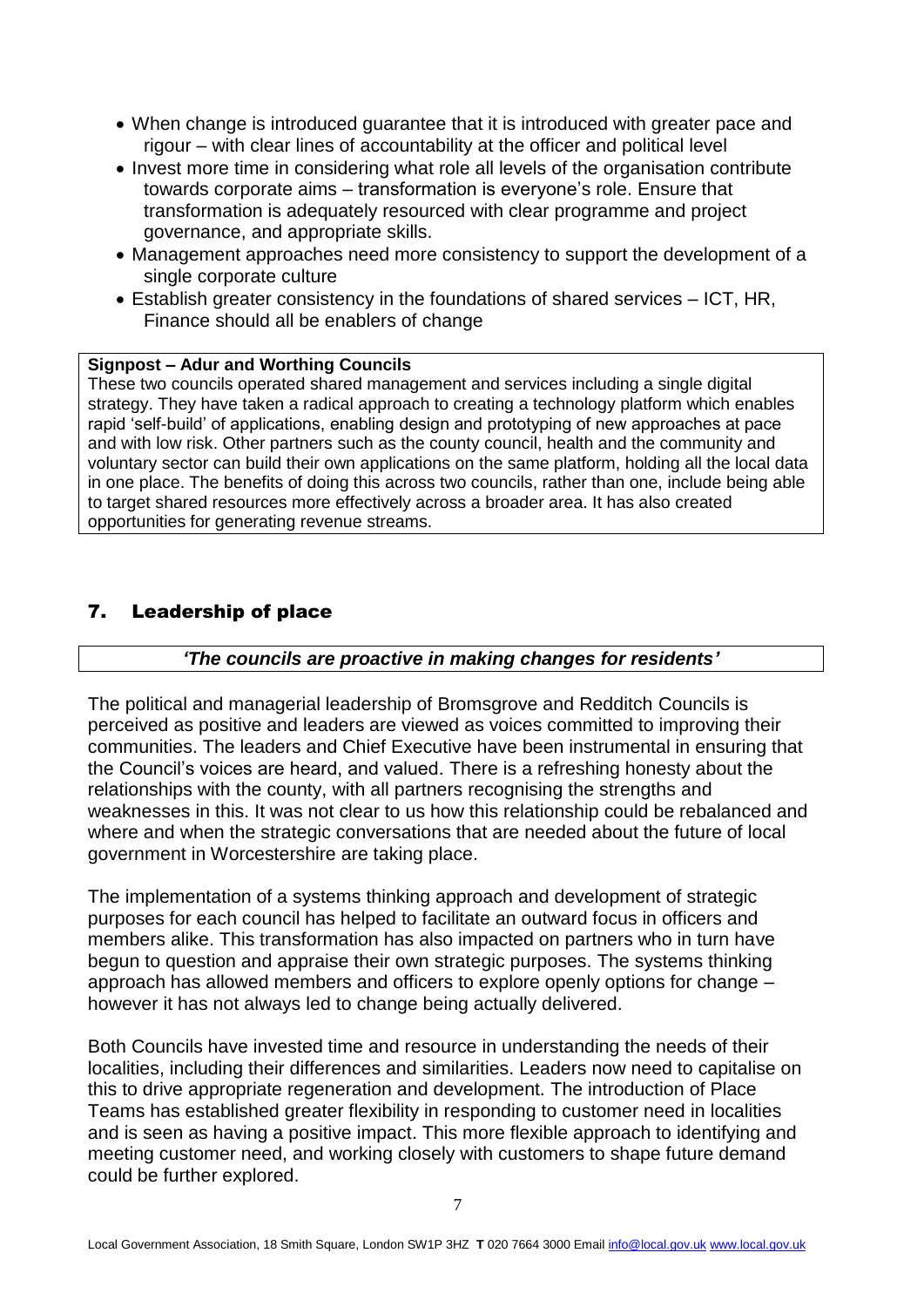The Councils have a broadly positive relationship with the local media, and the Councils' proactive approach to external communications has been critical to maintaining this. Building on this the peer team would encourage the Councils to consider what more could be done to maximise communications channels and outreach. The Councils do make some use of social media, but this can come across as a broadcast approach to communications. There is potential for the Councils to explore what greater role communications can play in their partnership working and development of the future vision of town centres.

#### **Recommendations**

- Re-examine your existing commitments and have an honest conversation about whether they are sustainable, relevant or appropriate
- Evaluate the opportunities for maximising your influence and focus your energy and leadership on where you can be most effective

#### **Signpost – Suffolk Coastal and Waveney Councils**

In Suffolk Coastal and Waveney they have developed shared capacity with their local clinical commissioning group (CCG) to develop a joint approach to public health. By co-funding a key senior post, and having them co-located with council and health partners, they are able to reduce duplication, more closely align strategies and delivery and collectively agree a vision for improved health outcomes that they can each understand their role in.

## 8. Organisational leadership and governance

#### **'We need to stop letting political posturing get in the way' - Bromsgrove 'We have seats at the table, we now need to turn that to influence' - Redditch**

There are clear examples of positive working relationships between members and senior officers. However, the team were struck by numerous instances where the tone of debate has resulted in criticism of individual officers. This is not acceptable and needs to be addressed. This relates solely to Bromsgrove DC, but it has a resulting impact on Redditch.

There are strong and positive relationships between senior leaders and Trade Unions. There is a significant opportunity to capitalise on these relationships by actively engaging Trade Unions in workforce planning, and Organisational Development strategy development, evaluation and implementation.

The peer team found some evidence that systems thinking and transformation has prompted officers to think and act more responsively – though this is not universal. The peer team would encourage leaders to consider how to spread the pockets of transformation throughout the Councils and beyond with partners.

Colleagues understand that the councils' financial outlooks are challenging and that delivering transformation efficiencies and income from commercial activities is critical to securing a sustainable future. To drive this forward a clearer articulation of the ambition and expectation of service areas is needed and should be regularly revisited. Support services have not been able to consistently underpin transformation and the systems thinking approach. The quality and breadth of support has hampered implementation.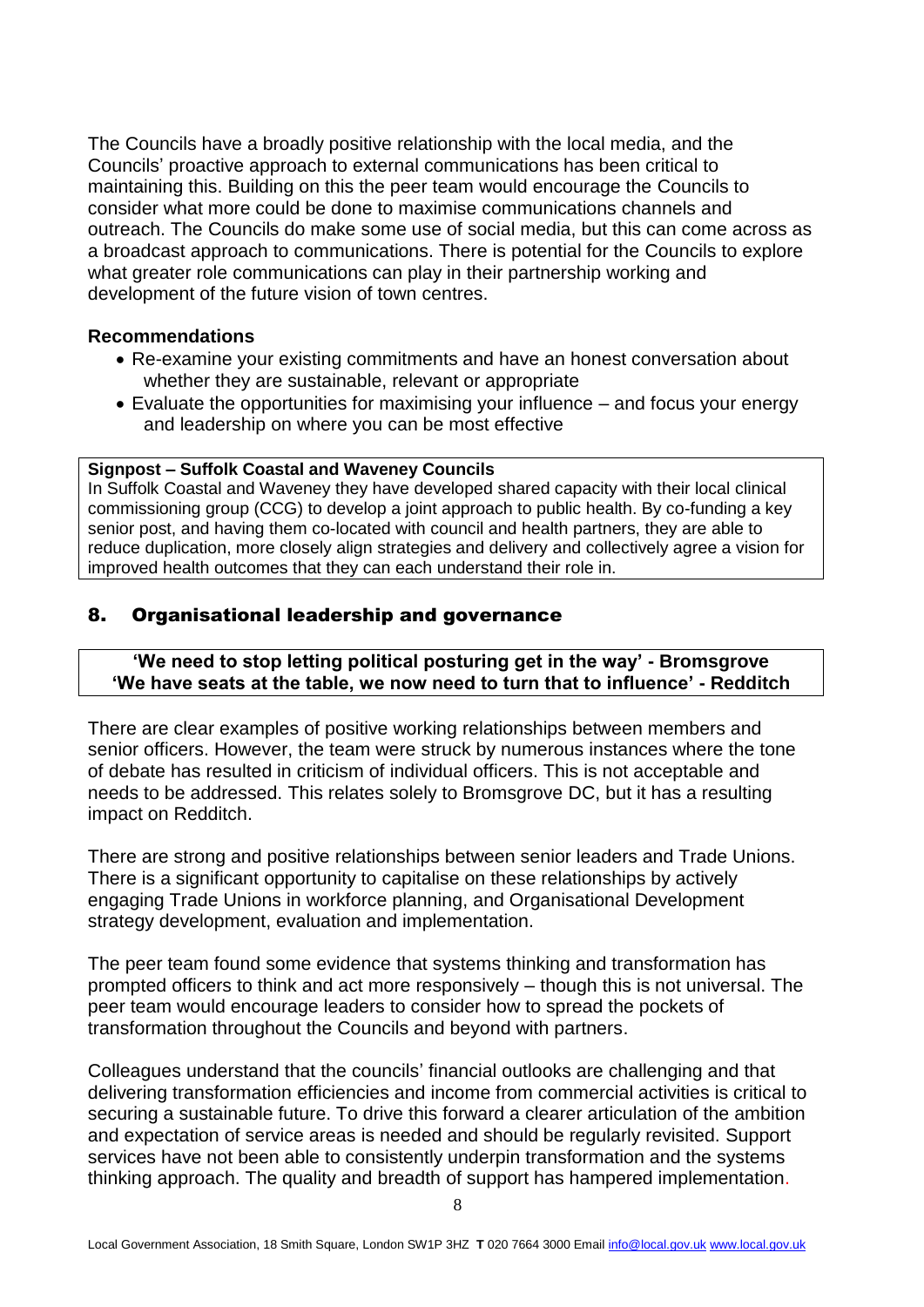This is amplified by being two separate workforces and in some cases distinct HR policies which causes confusion.

Lines of accountability for key programmes and projects need to be clearer, from officer level to portfolio holder. Too often the response was that major projects are the responsibility of the Chief Executive. This invests too much in one role and could expose the Councils to significant risk. Progress on project delivery should be regularly reported on – not simply to committees but also internally to colleagues and externally to partners. Lines of accountability for the delivery of transformation also need to be clearer, and understood by all. This would provide an opportunity to critically challenge, celebrate success, define when projects are completed, and gives licence to deprioritise.

Scrutiny plays a vital and active role in challenging and probing the Councils' plans and actions. Having the Leader of the Opposition chairing the Scrutiny and Overview Committee in Bromsgrove is valued. There is also a long and valued history (in Redditch) of Opposition colleagues chairing Overview and Scrutiny, Audit and Governance Committees and having places on the Council Executive. Indeed scrutiny provides the opportunity to engage positively with members to inform decision making, including agreeing when something is no longer a priority. The peer team would encourage the Councils to more proactively use scrutiny as a forum for discussing and helping to define the future of the partnership.

During our time onsite the peer team routinely heard about the negative impact that political discourse has had on delivering ambitions in Bromsgrove. The distinctive role of officers and members needs to be clarified and the agreed boundaries adhered to, both in terms of political debate and operational decision-making. An understanding on all sides of what is appropriate behaviour must be established and enforced. The role of the Monitoring Officer is key here, and must be strongly supported by senior officers and leaders.

It is felt by some members that mistakes contained within reports to council and how this impacts on conduct during debate of those reports both act as triggers for confrontational and negative debate. This must be remedied at the most senior level.

#### **Recommendations – governance**

- Take action at Bromsgrove District Council to raise the conduct of political debate so that it is constructive and does not undermine the council's reputation, as well as the local government sector
- Review processes for supporting members at council meetings, and where necessary, implement change to ensure members are well supported
- Ensure that boundaries between officers and members are publicly clarified and that their implementation is regularly reviewed
- Review Council Procedures to ensure that they can support constructive debate
- Ensure that report proofing procedures are 'watertight' and errors are not published
- Establish clearer lines of accountability for the leadership and delivery of major programmes and projects – that is appropriately dispersed throughout the organisation to mitigate potential risk in investing too much in one role.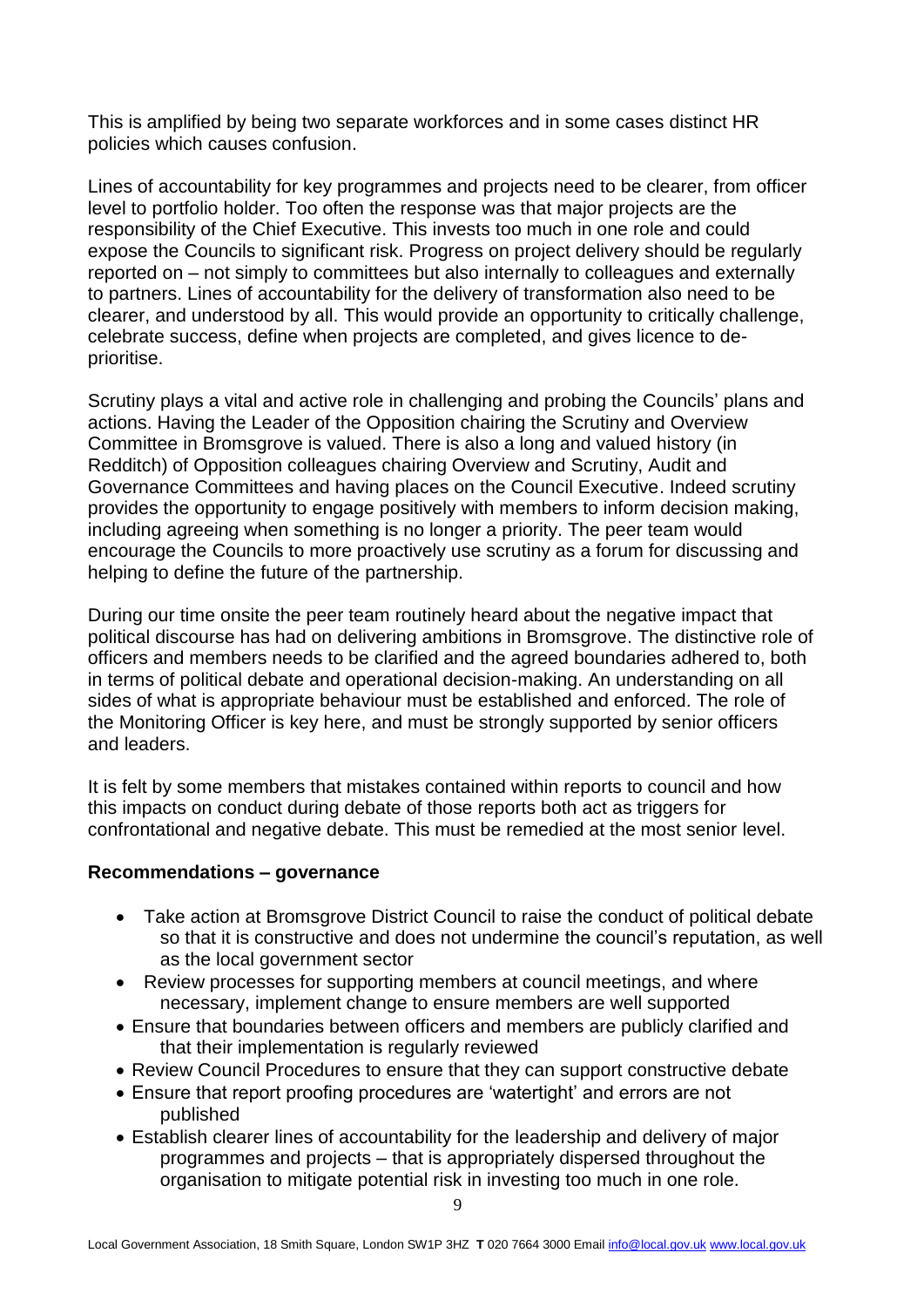#### **Signpost – Dorset Councils Partnership**

Since the establishment of the three councils partnership serving West Dorset, North Dorset and Weymouth and Portland Councils in 2015 senior leaders have placed great emphasis on regular, shared dialogue between members and officers on strategic issues. The senior management team meets weekly with the leaders and deputy leaders of the three councils to understand the issues they have common views on, and those they don't.

## 9. Financial planning and viability

#### *'Finance is not given the importance it should be'*

Shared services have delivered sustained savings for both councils. The emerging plans for commercialisation are an encouraging opportunity. In Bromsgrove specifically the £20m investment and acquisition strategy provides a base for future income streams. Having developed the strategy it must be adequately resourced and reported against. These recommendations would apply equally to Redditch should they proceed with emerging plans for an investment fund. Acknowledging the inherent risks of a borrowing backed strategy, investments must be supported with sound business cases and subject to robust due diligence - ensuring risks and opportunities are clearly understood in the context of the councils longer term financial outlook, and benefits fully realised within the required timescales. Both councils have now adopted Commercialisation Strategies and the plans for implementation and the move away from a traditional budgeting approach towards one with a more defined risk appetite now needs to be better and more widely communicated within the Councils.

Budget planning and monitoring needs to be strengthened. Senior leaders have recognised this and some improvements in financial processing are already underway including more senior finance resource. This needs to be matched with consistent opportunities for financial and budget management – at every level of the organisation. The development of a business case to introduce a new financial system that can underpin future change is urgently needed and should be hastened and delivered within the next financial year. This is critical for both officers and members to have more confidence in financial planning as well as providing an adequate response to concerns raised by external auditors.

Financial management is the responsibility of the Leadership Team and managers but the peer team found limited evidence of truly corporate ownership. Budget planning takes place within directorates but it is not clear how the corporate budget and spend is matched to agreed priorities. As a result the peer team were not assured that budget planning is adequately focused on the overall financial challenge, instead it appears to focus on meeting service needs and demands over a relatively short term horizon. A clearer focus on corporate level budgeting will enable a more strategic, long term approach to financial management. This should include more overt and regular probing of the levels of reserves and capital expenditure to ensure these are directed towards priorities and sufficient to manage the risks the Councils are facing. The councils should continually question how their resources can deliver services but can also contribute to place shaping and longer term ambitions.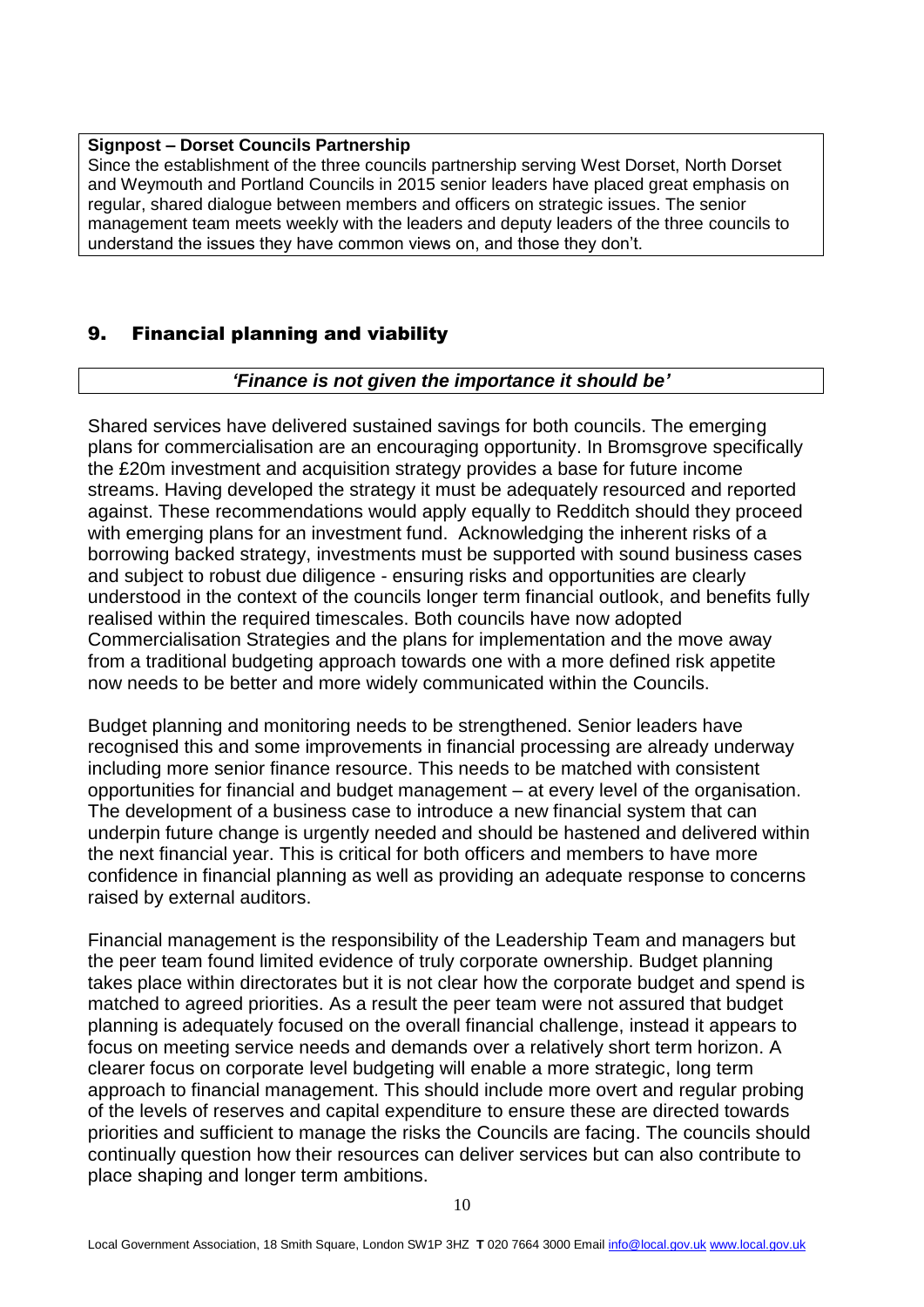#### **Recommendations – finance**

- Financial accountability needs greater ownership across the organisation
- Budget planning needs to be more focused on future financial sustainability and not simply meeting service needs and short term demands
- Be clearer about how you track progress and manage risk on delivering savings and key projects
- Establish a transparent, regularised and proportionate system of reviewing and amending recharges between the two councils – rather than leaving it to specific service areas
- Expedite the business case and implementation of a new finance system

#### **Signpost – 21st century councillor and public servant**

These two major pieces of research explore the types of leadership roles and behaviour that are needed in a time of austerity and where the provision of local services and place shaping is more complex than ever. Councillors and officers need to move out of their traditional roles to become municipal entrepreneurs, system architects, commissioners and place shapers in order to deliver good outcomes, alongside partners, with limited resources. https://21stcenturypublicservant.wordpress.com/

#### 10. Capacity to deliver

#### '*We don't agree to stop one thing before we agree to do something else'*

Change is a constant in local government and staff have welcomed the opportunity to try new things. Staff have also been engaged in shaping the way that they work – and a tribute to this is the longevity of service of many colleagues. Staff appreciate the efforts put into communicating with them through staff briefings. However change has not been adequately supported by core services such as HR, ICT and Finance. These core services needed to be more consistent and better engaged to deliver and support change.

Performance management is recognised as vital but there are inconsistencies in its implementation – both in terms of delivering services and managing people. Energy is still wasted within both councils in navigating varying approaches to HR and people management. This drains the momentum from the partnership and means that HR is not viewed as an enabler. Performance management is not used routinely enough as an effective tool for learning. There is limited evidence that staff feel the organisation learns from its past experiences, evidenced in the low response rate to the staff survey. The councils should consolidate and invest in these core services and use these refreshed services to invest in leadership development opportunities for all colleagues at all levels – political, managerial, operational.

Similarly ICT provision is mixed but more fundamentally neither council has explored the potential for digital design and delivery. Bromsgrove and Redditch have separate ICT strategies, but this is a 'foundation' service and greater economies of scale and impact could be realised by singularly defining ambition and delivering against it.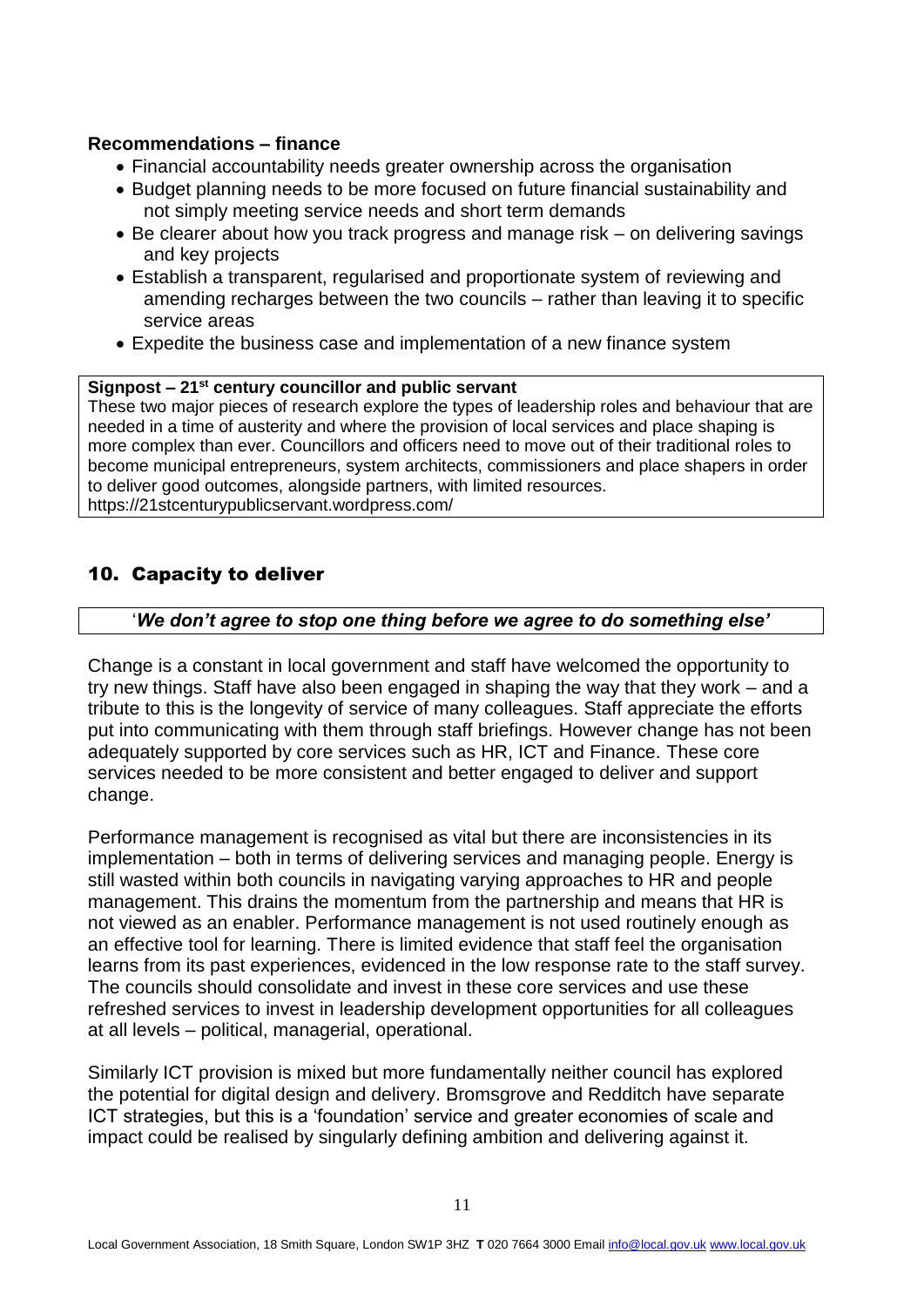#### **Recommendations – transformation**

- Consider how to meet customer need and expectation within your financial options using the systems thinking approach. This will help you identify what matters to the customer and design efficient processes to meet this need, removing service boundaries where required.
- Consider how to re-align your customer strategy to most effectively meet customer need within your identified priorities.
- Consider the impact that digital transformation of services can have, releasing capacity whilst improving the customer experience – develop and implement a single digital strategy.
- Develop a clear plan to assess what high volume low complexity transactions can be directed towards more cost effective channels. There is no tension between this and a systems thinking approach - many customers expect and are happy to access council services by means other than face- to-face- as indeed they do for services from other public and private organisations.

#### **Signpost – Breckland and South Holland**

Breckland and South Holland councils have a shared management model and a single transformation programme. In 2015 through the LGA's Digital Experts Programme they launched a digitalisation programme to enable customers to 'access the right services at the right time and in the right way'. Since then a new online book and pay service for garden waste in Breckland has been introduced – the number of bookings have increased by 25% and 35% of all bookings are completed online. Similar growth and savings have been realised in South Holland. Customer service centres have been transformed with 'floorwalkers' using tablet devices engaging with customers and manage and channel their queries reducing the need for waits and meeting rooms. Customer self-service access points allow customers to manage their own accounts with the council and feed data to allow the council to reform their services.

#### 11. Looking to the future

Bromsgrove and Redditch have delivered ten years of shared services despite changes in political control and austerity. Throughout this time the Councils have remained highly valued partners and delivered a wide range of valued services. The Councils have focused on moving onto the next thing without necessarily agreeing how they will finish existing projects and priorities.

The peer team suggest that the Councils need to create space to reflect, celebrate success and have open collective conversations about the future. The peer team encourage Bromsgrove DC and Redditch BC to:

#### **Be bold… create space to celebrate success and have collective conversations about the future**

#### **Be focused…on delivering what you say you will**

#### **Be confident…develop and deliver a shared ambition with a single workforce**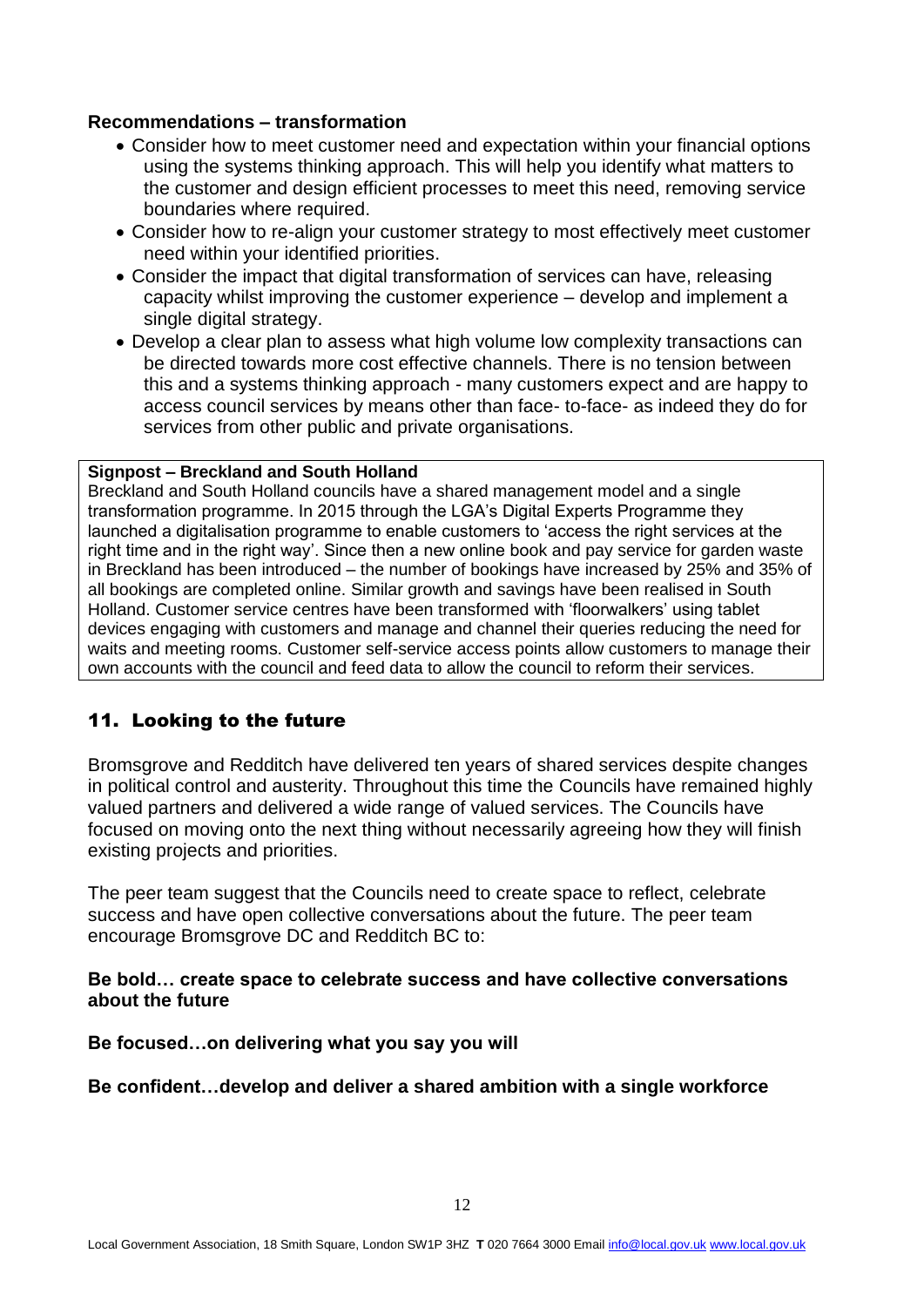# 12. Next steps

## **Immediate next steps**

We appreciate the senior managerial and political leadership will want to reflect on these findings and suggestions in order to determine how the organisation wishes to take things forward.

As part of the peer challenge process, there is an offer of further activity to support this. The LGA is well placed to provide additional support, advice and guidance on a number of the areas for development and improvement and we would be happy to discuss this. Helen Murray, Principal Adviser is the main contact between your authority and the Local Government Association. Her contact details are, email: [helen.murray@local.gov.uk,](mailto:helen.murray@local.gov.uk) Telephone: 07884312235.

In the meantime we are keen to continue the relationship we have formed with the Council throughout the peer challenge. We will endeavour to provide signposting to examples of practice and further information and guidance about the issues we have raised in this report to help inform ongoing consideration.

## **Follow up visit**

The LGA Corporate Peer Challenge process includes a follow up visit. The purpose of the visit is to help the Council assess the impact of the peer challenge and demonstrate the progress it has made against the areas of improvement and development identified by the peer team. It is a lighter-touch version of the original visit and does not necessarily involve all members of the original peer team. The timing of the visit is determined by the Council. Our expectation is that it will occur within the next 2 years.

## **Next Corporate Peer Challenge**

The current LGA sector-led improvement support offer includes an expectation that all councils will have a Corporate Peer Challenge or Finance Peer Review every 4 to 5 years. It is therefore anticipated that the Council will commission their next Peer Challenge before 2022.

On behalf of the peer team:

- Matt Prosser, Chief Executive, Dorset Councils Partnership Serving: North Dorset DC , West Dorset DC and Weymouth & Portland Borough Council
- Cllr Paul James, Leader, Gloucester City Council
- Cllr Tudor Evans, Leader, Labour Group, Plymouth City Council
- **•** Bindu Arjoon, Director, Exeter City Council
- Claire Taylor, Director Customers and Service Development, Cherwell and South Northants Councils
- Karen Iveson, Chief Finance Officer Selby DC and Assistant Director North Yorkshire CC
- Raj Khera, LGA programme support
- Clare Hudson, LGA Peer Challenge Manager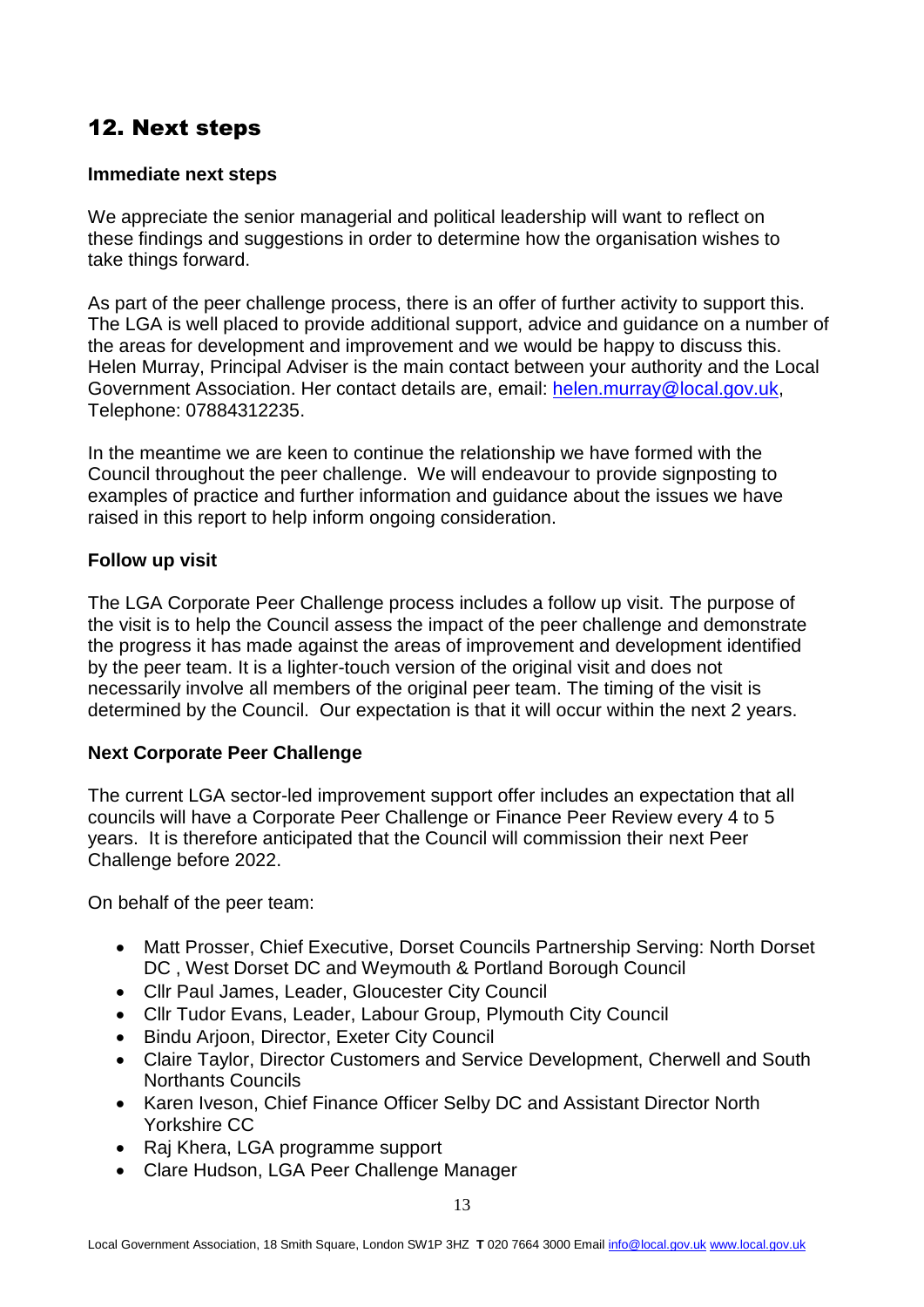February 2018

# Annex I

## **Key Recommendations**

- Pause and reflect on the shared service journey to date celebrate your success use the 10 year anniversary as a moment to do this
- Prioritise the work on tightening financial processes so that they provide the most up to date profiling, model the best in the sector and support strong decision making
- Spend more time together introduce more joint informal meetings at political level
- Create space to have conversations about the future with your valued partners
- Redefine the shared future journey and ambition
- Define a new shared culture from the bottom up with input from officers and members
- Share this emerging culture with partners and collectively shape the future community leadership role for the councils and partners
- Establish a single workforce and reduce duplication and time spent navigating two structures and systems of governance
- Having established the above use this re-energised culture to enable officers and members to design services to meet and pre-empt customer needs within your financial envelope.

#### **Further Recommendations**

- 1. Be clear about how you identify when something is no longer a corporate priority and what it means
- 2. When change is introduced guarantee that it is introduced with greater pace and rigour – with clear lines of accountability at the officer and political level
- 3. Invest more time in considering what role all levels of the organisation contribute towards corporate aims – transformation is everyone's role. Ensure that transformation is adequately resourced with clear programme and project governance, and appropriate skills.
- 4. Management approaches need more consistency to support the development of a single corporate culture
- 5. Establish greater consistency in the foundations of shared services ICT, HR, Finance should all be enablers of change
- 6. Re-examine your existing commitments and have an honest conversation about whether they are sustainable, relevant or appropriate
- 7. Evaluate the opportunities for maximising your influence and focus your energy and leadership on where you can be most effective